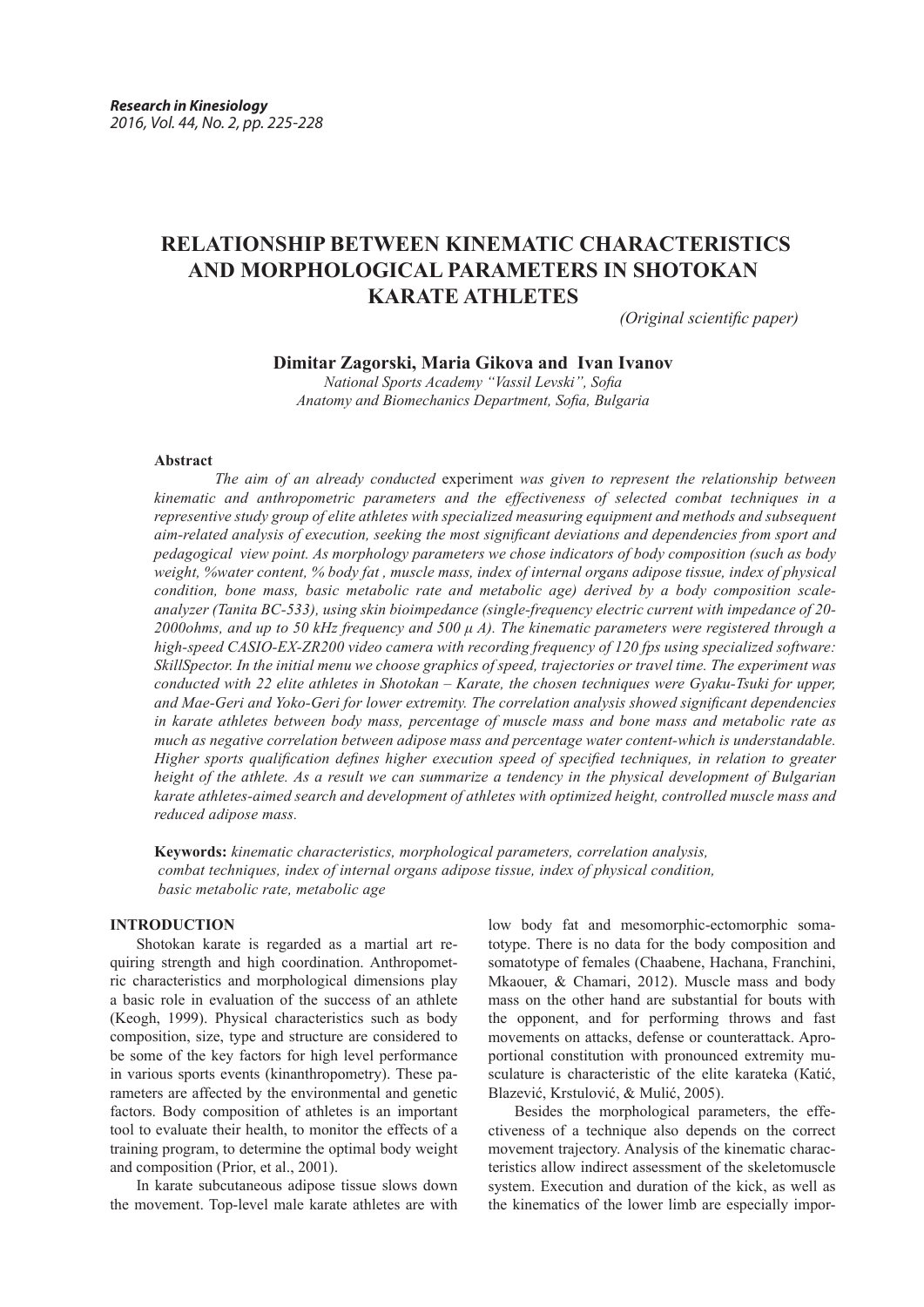tant parameters for the performance of Shotokan karate athletes. According to Pozo, Bastien & Dierick, (2011) the duration of the kick and repeatability of lower limb kinematics could be useful in selecting top-level karate athletes and monitoring their training status.

Competitiveness and the demands of high level performance lead to long term and exhausting training. Understanding the effect of training on body composition as well as the correlations between kinematic characteristics and morphological parameters will help athletes control weight, alter body composition safely, enhance their performance and reduce the injuries.

The aim of our study is to investigate the correlations between the measured kinematic characteristics and morphological parameters in Shotokan Karate athletes.

# **METHODS**

The kinematic parameters which we measure were obtained from the motor structure of sport techniques. They were registered through a high-speed CASIO-EX-ZR200 video camera with recording frequency ranging from 30 to 1000 fps. The frequency of recording was 120 fps (Gikova, & Tishinov, 2014). All recordings were entered into a computer and we marked the observed points – in this case these were: the toe and knee of lower extremity executing the kick, shoulder and hand of upper extremity for the punch. By means of consecutive framing processing, the coordinates of the trajectories points were registered in the computer using SkillSpector specialized software. In the initial menu graphics of speed, trajectory or travel time were chosen. For obtaining additional accuracy in the statistical analysis can be used the digital equivalent of the graphics obtained from the initial menu of the analyzing software.

The examined morphological characteristics were indicators of body composition - body mass (BM), muscle mass (ABM or MM), body mass index (BMI), body fat (BF) , index of fat around the internal organs (VF), physical condition assessment (Phys), bone mass (Bone), basic metabolism and metabolic age. These characteristics were observed with a Tanita body composition analyzer, scale BC-533 using skin

bioimpedance (impedance measurement scale of 20- 2000ohms, with an accuracy of 6 ohms, frequency up to 50 kHz and 500 μ A current). The detailed definitions and descriptions of these morphological indices were made in our previous work.

Our experimental model group included 22 athletes in Shotokan – Karate, 16 male and 6 female, ranging from 20- 29 years old, 9 persons with higher I – II dan and 13 persons from 1 to 7 qu. They performed a series of kicks – a Mae Geri straight front kick, and a Yoko Geri side kick and Gyako-Zuki strike with upper limb.

#### **RESULTS**

By observing tables 1 and 2**,** certain number of conclusions can be made: There is no significant difference between the years of practice in male and female karatekas; 2. Gender comparison of height, muscle and bone mass shows no unexpected deviation-in advantage for the male athletes, which weight is greater with an average of 12kg, probably as a result of greater muscle development. Although there is a marked mean BMI equality between genders, males tend to have an advantage in fatty mass-a mean of 13,1 kg compared to 24,4 kg for the female karate athletes. Such a deviation from the presumed criterion for harmonic/proportional development in females (Max for the female group is 87,6 kg and 38,6% fatty mass) takes notice. Also males tend to have greater muscle mass-an average 18 kg higher than females.

After the statistical analysis there is a noted small range compact structure based on height- the shortest to the highest athletes are in the range of 169 up to 172 cm as a mean value, and much better presented based on muscle mass, whether a male or a female-62,6 and 44,8 kg on the average accordingly. These results are confirmed too in the research of Katic and Blazevic specifics in the characteristics of a Karate athlete: higher BMI based on greater muscle and reduced fatty mass (Katić, et al., 2005). Additionally we can observe inner group specifics for the male karatekas: athletes with greater level of qualification mark even better on average values- over an average BMI of 24,4 kg/m2 fatty mass is only 12,6 kg while muscle mass is 62,3 kg. Furthermore

*Тable 1. Morphology parameters of the male Karate athletes (where: X – average; S - mean square; V - coefficient of variation; As - asymmetry ; Ex - excess; Max - maximum value in the study sample; Min - minimum value in the study sample ;R (span) - the difference between the maximum and minimum values*)

| Male            | Years of<br>Practice  | <b>HIGHT</b><br>(cm)      | WEIGHT<br>(Kg)        | BMI                   | Water<br>content   | FAT<br>tissue<br>(%)    | <b>VISCE</b><br>RAL fat | <b>MUSCLE</b><br>mass<br>(Kg) | Phys<br>condit       | Bone matter<br>mass (Kg) | Metabolic<br>rate (Kcal) | Metab.<br>AGE      |
|-----------------|-----------------------|---------------------------|-----------------------|-----------------------|--------------------|-------------------------|-------------------------|-------------------------------|----------------------|--------------------------|--------------------------|--------------------|
| X               | 11.5                  | 170,5                     | 74,7                  | 24,6                  | 61,5               | 13                      | ◠                       | 62,6                          | 5,4                  | 3,3                      | 1943,6                   | 16,6               |
| S               | 4,4                   |                           | 9,8                   | 2.9                   | 4,5                | 5,1                     | 1.8                     | 5,1                           | 1,5                  | 0,2                      | 176,2                    | 7,7                |
| V               | 38%                   | $1\%$                     | 13%                   | 12%                   | 7%                 | 39%                     | 90%                     | 8%                            | 29%                  | 8%                       | 9%                       | 46%                |
| As<br>Ex<br>Max | $-0.77$<br>1.51<br>19 | $\theta$<br>$-1,2$<br>172 | 1.53<br>3,93<br>101,8 | 0,86<br>$-0.04$<br>31 | 1,19<br>2.12<br>73 | 0.22<br>$-1,35$<br>24,4 | 1,97<br>2.74<br>6       | 0,49<br>1,17<br>76            | 0,34<br>$-0.74$<br>8 | 0,72<br>1.45<br>3.9      | 2,3<br>2434              | 1,55<br>0,78<br>32 |
| Min             |                       | 169                       | 60,5                  | 21                    | 56,1               | 6,7                     |                         | 55,6                          | 2                    | 2.9                      | 1718                     | 12                 |
| R               | 18                    |                           | 41,3                  | 10                    | 16,9               | 17,7                    |                         | 20,4                          |                      |                          | 716                      | 20                 |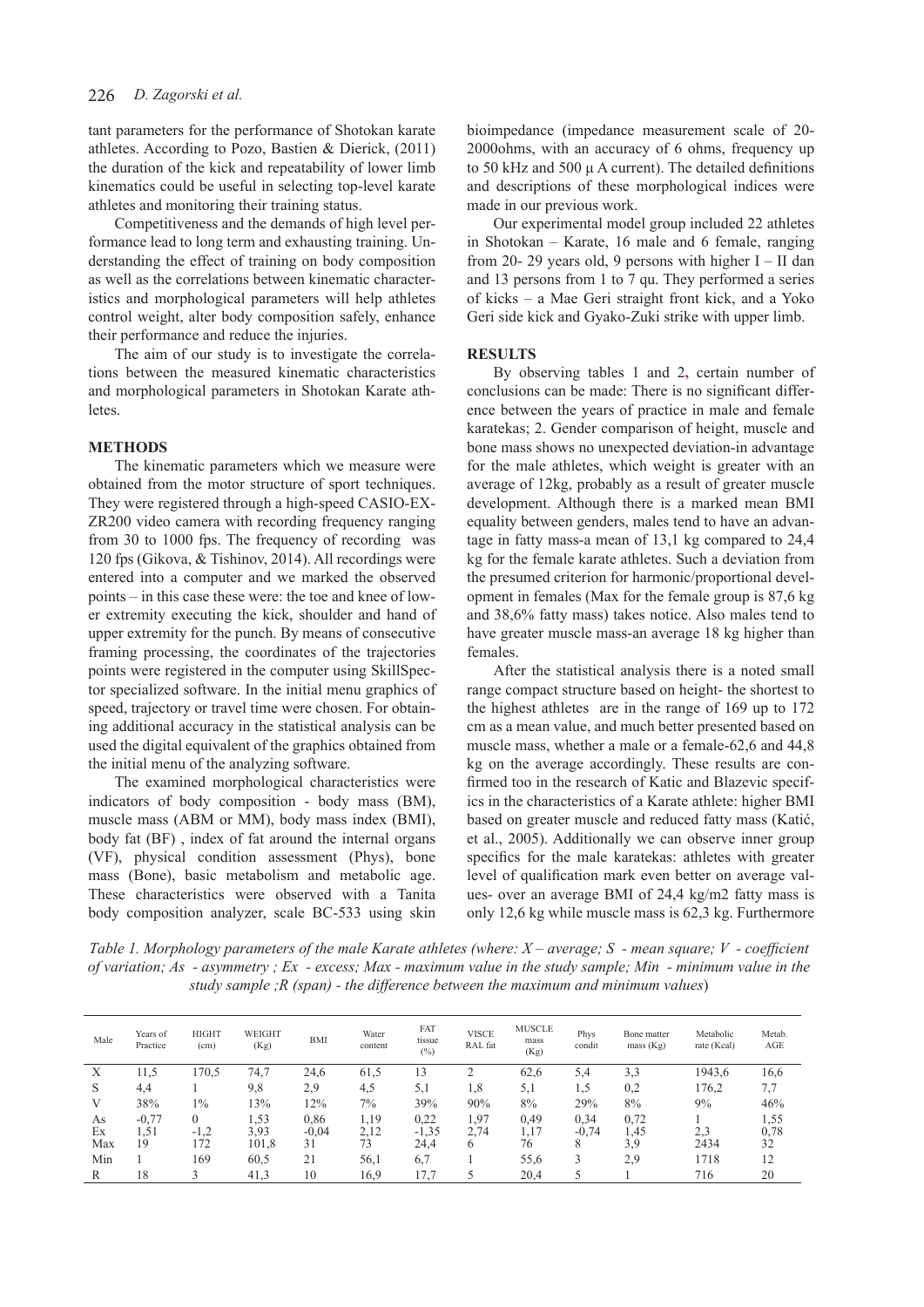*Тable 2. Morphology parameters of the female Karate athletes (where: X – average; S - mean square; V coefficient of variation; As - asymmetry; Ex - excess; Max - maximum value in the study sample; Min - minimum value in the study sample; R (span) - the difference between the maximum and minimum values*)

| Female | Years of<br>Practice | <b>HIGHT</b><br>(cm) | WEIGHT<br>(Kg) | <b>BMI</b> | Water<br>content | FAT tissue<br>(%) | VISCE-<br>RAL fat | <b>MUSCLE</b><br>mass $(Kg)$ | Phys<br>condit | Bone<br>matter<br>mass<br>(Kg) | Metabolic<br>rate (Kcal) | Metab.<br>AGE |
|--------|----------------------|----------------------|----------------|------------|------------------|-------------------|-------------------|------------------------------|----------------|--------------------------------|--------------------------|---------------|
| X      | 12                   | 159                  | 62,9           | 23,9       | 55,4             | 24                | 1.8               | 44,8                         | 5,8            | 2,4                            | 1449                     | 18,7          |
| S      | 4,2                  | 3                    | 13,8           | 5          | 3,6              | 6,4               | $\mathcal{L}$     | 6,8                          | 1.9            | 0,4                            | 216,7                    | 13,5          |
| V      | 35%                  | $2\%$                | 22%            | 21%        | 6%               | 27%               | 111%              | 15%                          | 33%            | 15%                            | 15%                      | 72%           |
| As     | $-1,76$              | $\boldsymbol{0}$     | 1,08           | 1,51       | $-1,54$          | 1,45              | 2,45              | 0,09                         | $-0,15$        | 0,12                           | 0,1                      | 2,38          |
| Ex     | 3,66                 | 3,7                  | 2,01           | 2,13       | 3                | 2,73              | 6                 | $-1,46$                      | $-0.85$        | $-1,37$                        | $-1,07$                  | 5,75          |
| Max    | 16                   | 162                  | 87,2           | 33         | 59,1             | 35,8              | 6                 | 53,1                         | 8              | 2,8                            | 1739                     | 46            |
| Min    | 4                    | 156                  | 46,3           | 19,4       | 48,8             | 17.9              |                   | 35,7                         | 3              | 1,9                            | 1155                     | 12            |
| R      | 12                   | h.                   | 41             | 14         | 10               | 18                |                   |                              |                |                                | 584                      | 34            |
|        |                      |                      |                |            |                  |                   |                   |                              |                |                                |                          |               |

there is a close equality between water content and muscle mass, resulting in even more optimized somatotypea predisposition for a better athletic performance compared to females. Basic metabolic rate for both gender are not represented on the graphic, yet their average values are 1943,6 Kcal for males, and 1449,0 Kcal for females.

Based on correlation analysis higher dependencies between weight (0,862), muscle and bone mass (0,864), basic metabolic rate (0,910), were found in karatekas. Although there is a negative correlation between fatty mass and water content, this is hardly surprising. Of further interest is the shown greater dependence between bone and muscle mass (0,996), bone mass and basic metabolic rate (0,986). This leads to the review of a pur-



*Fig. 1. Foot velocity of Mae-Geri technique*

poseful tendency in the physical development of the Karate-Shotokan athletes in Bulgaria.

Kinematic parameters, registered with video capturing equipment support, include velocity and trajectory. Graphical representation (figures 1, 2, 3 ), show





*Тable 3. Maximal execution velocity and morphology parameters in athletes with different sports qualification and practice*  $(Q - qu, D - dan)$ 

| Sp.<br>Qual.   | Yoko-<br>geri | Mae<br>Geri | Tzuki | <b>HIGHT</b><br>(cm) | WEIGHT<br>(Kg) | <b>BMI</b> | Water<br>content | FAT<br>tissue<br>$(\%)$ | VISC-<br><b>ERAL</b><br>fat | <b>MUSCLE</b><br>mass (Kg) | Phys<br>condit | Bone<br>matter<br>mass<br>(Kg) | Metabolic<br>rate<br>(Kcal) | Metab.<br>AGE |
|----------------|---------------|-------------|-------|----------------------|----------------|------------|------------------|-------------------------|-----------------------------|----------------------------|----------------|--------------------------------|-----------------------------|---------------|
| 1 D            | 4             | 8           | 5.44  | 172                  | 70.2           | 28.0       | 62.2             | 10.0                    | 1.0                         | 59.4                       | 5.0            | 3.1                            | 1844                        | 12            |
| 3 Q            | 5             |             | 6.52  | 178.8                | 70.5           | 22.0       | 60.8             | 11.0                    | 1.0                         | 59.6                       | 5.0            | 3.1                            | 1837                        | 12            |
| 1 <sub>D</sub> | 6.5           | 4           | 6     | 179.5                | 72.5           | 22.7       | 65.0             | 6.8                     | 1.0                         | 64.2                       | 8.0            | 3.3                            | 1993                        | 12            |
| 1 Q            | 8             |             | 9.15  | 169                  | 82.9           | 29.0       | 56.4             | 21.0                    | 1.0                         | 62.2                       | 3.0            | 3.2                            | 1954                        | 32            |
| 3 Q            | 8.6           | 6           | 6.3   | 156                  | 63.4           | 26.0       | 55.7             | 24.0                    | 1.0                         | 45.7                       | 6.0            | 2.4                            | 1481                        | 15            |
| 1 <sub>D</sub> | 4             | 6.5         | 4.4   | 175.8                | 78.6           | 25.0       | 60.1             | 13.40                   | 2.0                         | 64.7                       | 5.0            | 3.4                            | 2010                        | 12            |
| 7 Q            | 9.3           | 6.7         | 6.25  | 180.1                | 78.6           | 24.4       | 60.5             | 11.80                   | 1.0                         | 66.9                       | 5.0            | 3.4                            | 2036                        | 12            |
| 1 Q            | 10.4          | 6.2         | 6.6   | 179.5                | 101.8          | 31.0       | 56.1             | 21.40                   | 6.0                         | 76.0                       | 3.0            | 3.9                            | 2434                        | 28            |
| 2 D            | 9.47          | 8.78        | 13    | 170                  | 79.7           | 28.0       | 56.1             | 19.60                   | 6.0                         | 60.9                       | 5.0            | 3.2                            | 1882                        | 31            |